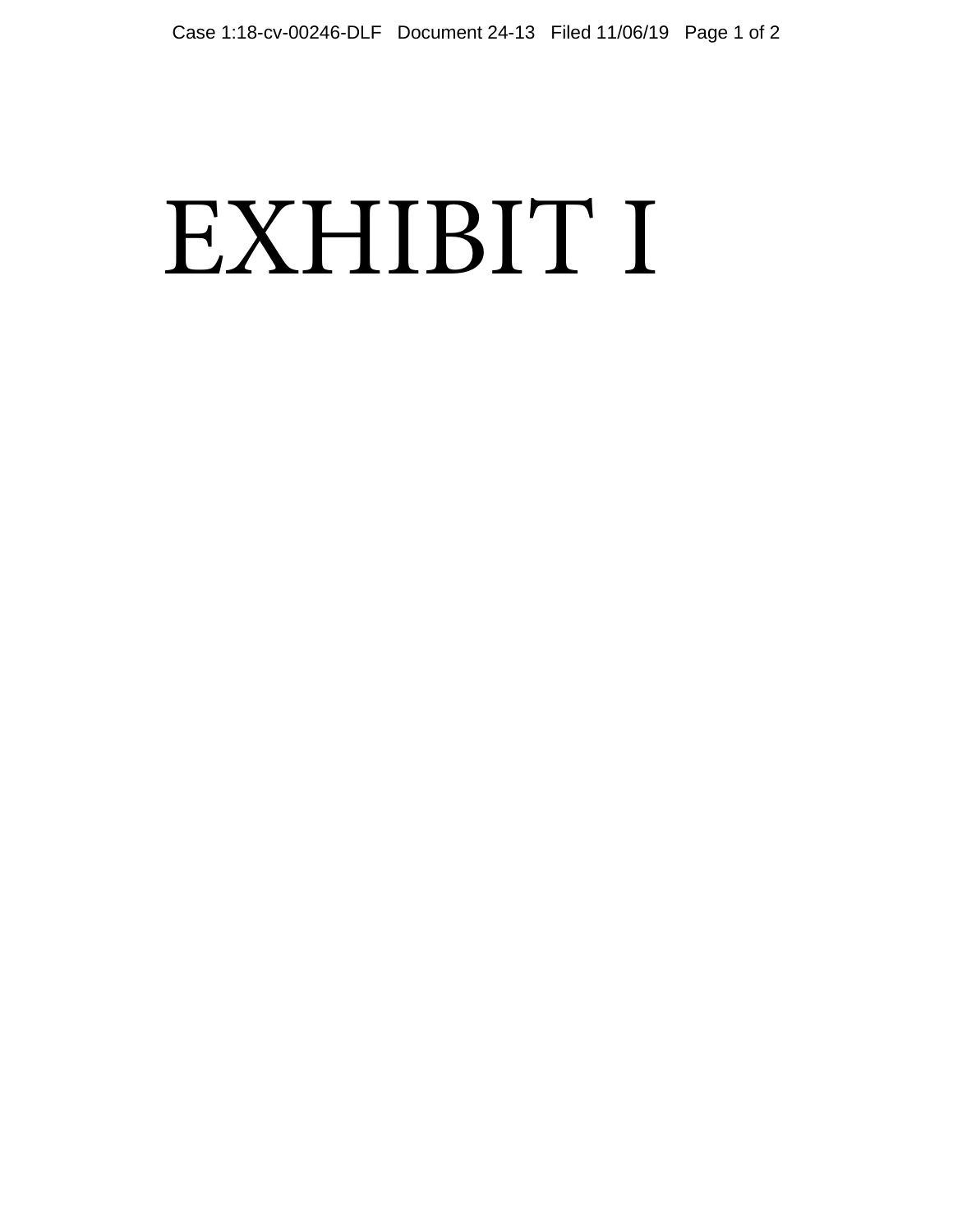## Slattery, Elizabeth (Federal)

| From:    | (b)(6)<br>Grenell, Richard A <<br>state.gov>    |
|----------|-------------------------------------------------|
| Sent:    | Monday, July 2, 2018 11:55 AM                   |
| To:      | $(b)$ (6) non-Gov<br>Teramoto, Wendy (Federal); |
| Subject: | $(b)(5)$ DPP                                    |

Sec. Ross and Wendy,

|                                    | $(b)(5)$ DPP |  |  |
|------------------------------------|--------------|--|--|
|                                    |              |  |  |
|                                    |              |  |  |
|                                    |              |  |  |
|                                    |              |  |  |
|                                    |              |  |  |
| (b)(6)<br>My german cell number is |              |  |  |
| <b>Ric Grenell</b>                 |              |  |  |

**Official** UNCLASSIFIED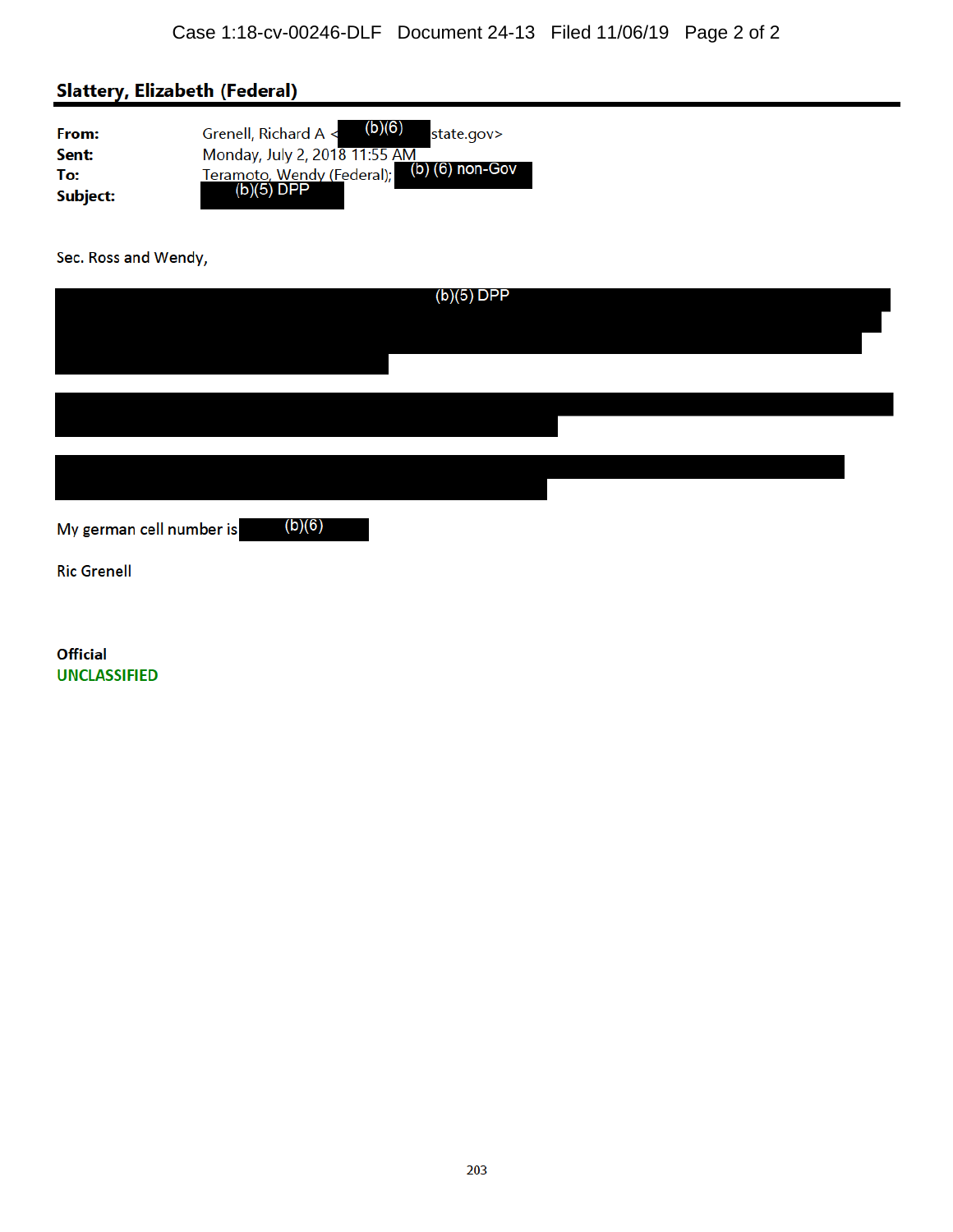# EXHIBIT J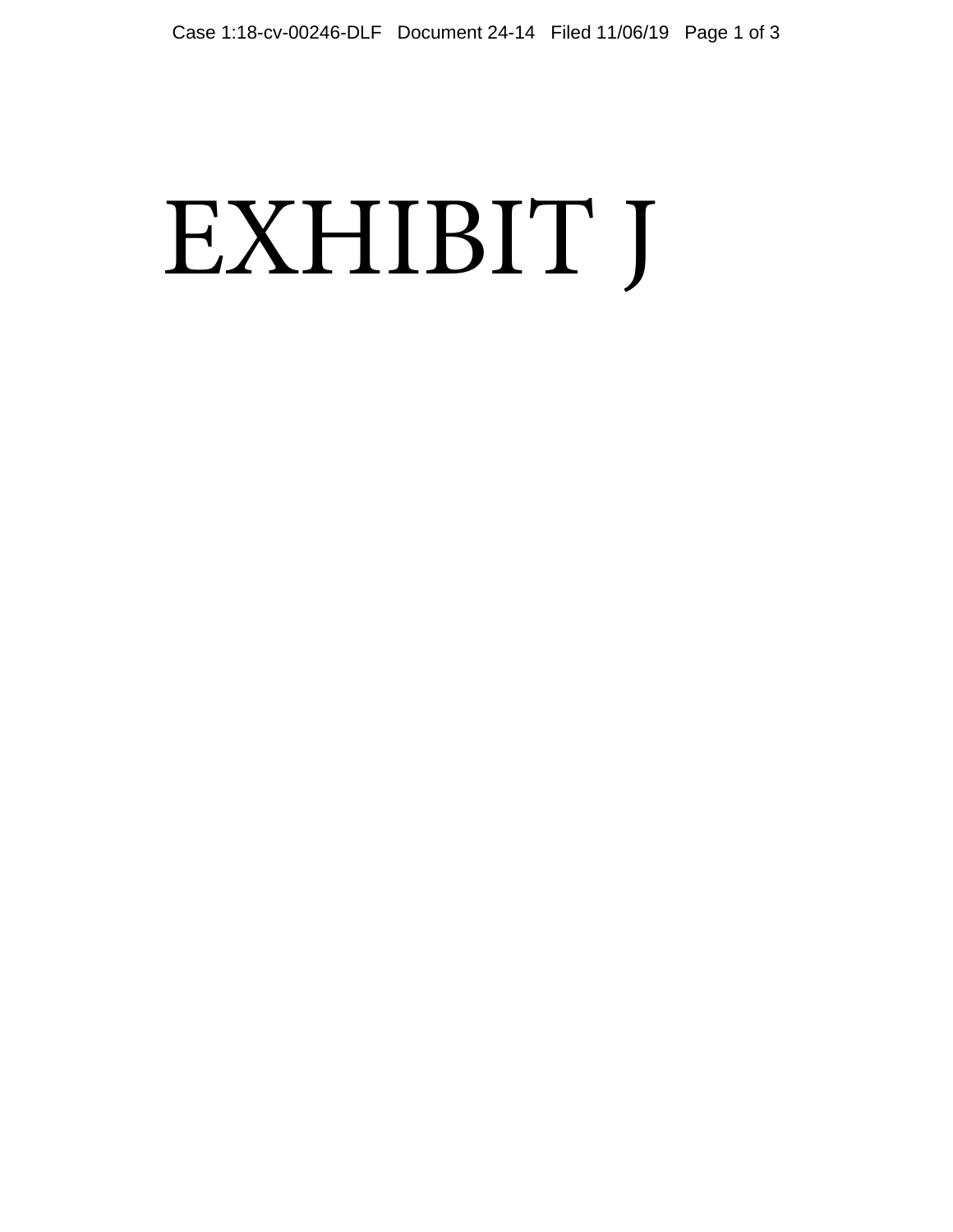## **Slattery, Elizabeth (Federal)**

| From:    | Teramoto, Wendy (Federal)                |
|----------|------------------------------------------|
| Sent:    | Wednesday, July 4, 2018 10:07 AM         |
| To:      | <b>Wilbur Ross</b>                       |
| Subject: | Fwd: just finished with German auto CEOs |

Sent from my iPhone

Begin forwarded message:

| <b>From:</b> "Grenell, Richard A" $\leq$ (b) (6)<br>@state.gov><br>Date: July 4, 2018 at 9:12:36 AM EDT<br>$(b)$ $(6)$ non-Gov<br>$(b)$ $(6)$ non-Gov<br>ہے "<br>To: "Wteramoto@doc.gov" <wteramoto@doc.gov>, "<br/>Subject: just finished with German auto CEOs</wteramoto@doc.gov> |
|--------------------------------------------------------------------------------------------------------------------------------------------------------------------------------------------------------------------------------------------------------------------------------------|
| $(b)(5)$ DPP                                                                                                                                                                                                                                                                         |
|                                                                                                                                                                                                                                                                                      |
|                                                                                                                                                                                                                                                                                      |
|                                                                                                                                                                                                                                                                                      |
|                                                                                                                                                                                                                                                                                      |
|                                                                                                                                                                                                                                                                                      |
|                                                                                                                                                                                                                                                                                      |
|                                                                                                                                                                                                                                                                                      |
|                                                                                                                                                                                                                                                                                      |
|                                                                                                                                                                                                                                                                                      |
|                                                                                                                                                                                                                                                                                      |
| <b>Official</b>                                                                                                                                                                                                                                                                      |
| <b>UNCLASSIFIED</b>                                                                                                                                                                                                                                                                  |
| From: Grenell, Richard A                                                                                                                                                                                                                                                             |
| Sent: Monday, July 2, 2018 5:55 PM<br>$(b)$ $(6)$ non-Gov<br>$(b)$ $(6)$ non-Gov<br>To: 'Wteramoto@doc.gov' <wteramoto@doc.gov>;<br/><math>\geq</math></wteramoto@doc.gov>                                                                                                           |
| Subject: German auto update                                                                                                                                                                                                                                                          |
| Sec. Ross and Wendy,                                                                                                                                                                                                                                                                 |
| $(b)(5)$ DPP                                                                                                                                                                                                                                                                         |